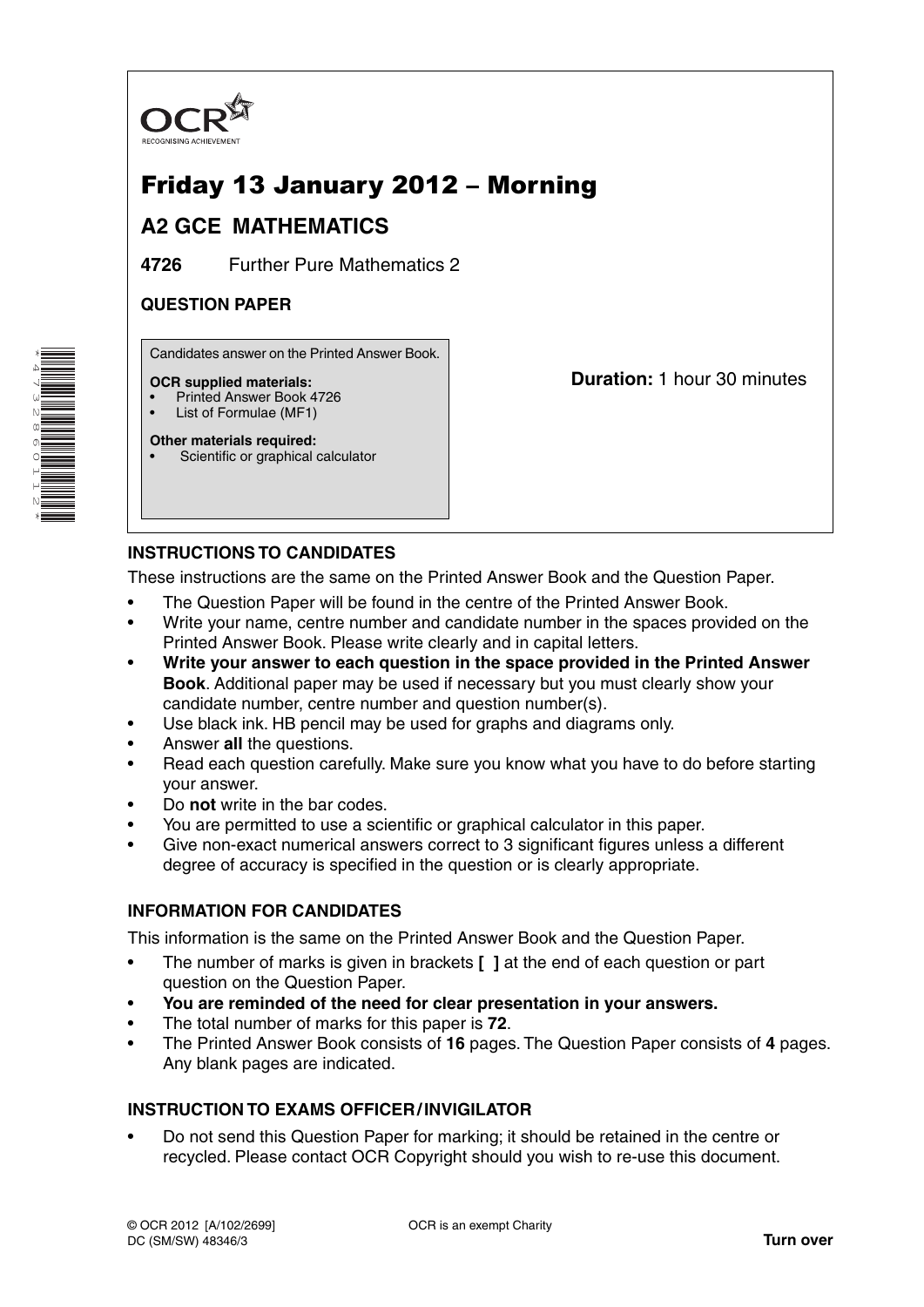- **1** Given that  $f(x) = \ln(\cos 3x)$ , find  $f'(0)$  and  $f''(0)$ . Hence show that the first term in the Maclaurin series for  $f(x)$  is  $ax^2$ , where the value of *a* is to be found. **[4]**
- **2** By first completing the square in the denominator, find the exact value of

$$
\int_{\frac{1}{2}}^{\frac{3}{2}} \frac{1}{4x^2 - 4x + 5} \, \mathrm{d}x \, .
$$

**[5]**

**3** Express  $\frac{2x^3 + x + 12}{x^2 + x + 12}$  $(2x-1)(x^2+4)$ in partial fractions. **[7]**

**4**



The diagram shows the curve  $y = e^{-\frac{1}{x}}$  for  $0 \le x \le 1$ . A set of  $(n-1)$  rectangles is drawn under the curve as shown.

**(i)** Explain why a lower bound for  $\int_{0}^{1}$ 1 0  $e^{-\frac{1}{x}} dx$  can be expressed as  $\frac{1}{n}$  $\left( e^{-n} + e^{-\frac{n}{2}} + e^{-\frac{n}{3}} + \ldots + e^{-\frac{n}{n-1}} \right)$ .

**[2]**

- **(ii)** Using a set of *n* rectangles, write down a similar expression for an upper bound for  $\int_{0}^{1}$ 1  $\mathbf 0$  $e^{-\frac{1}{x}} dx$ . [2]
	- **(iii)** Evaluate these bounds in the case  $n = 4$ , giving your answers correct to 3 significant figures. [2]
	- **(iv)** When  $n \ge N$ , the difference between the upper and lower bounds is less than 0.001. By expressing this difference in terms of *n*, find the least possible value of *N*. **[3]**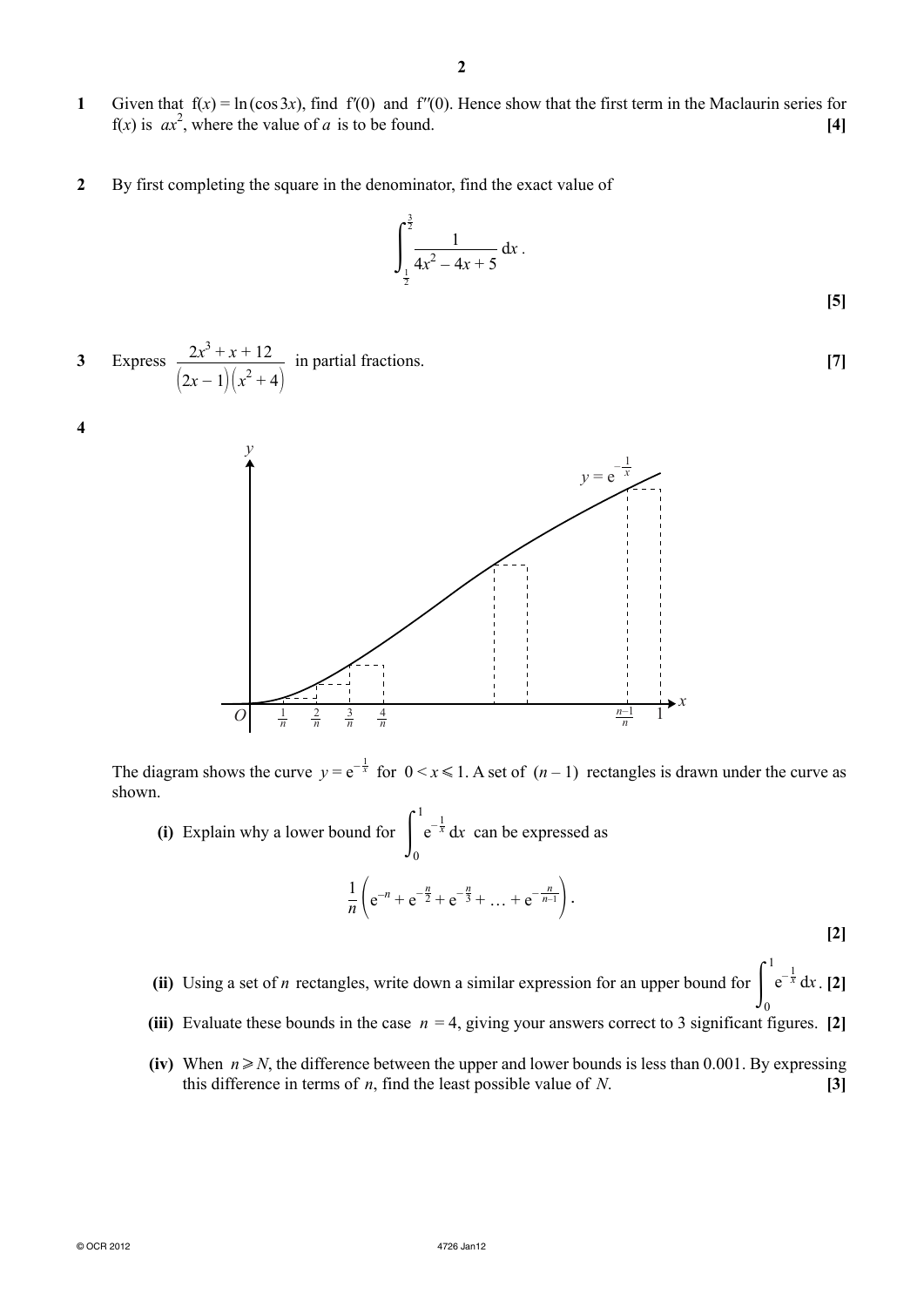**5** It is given that  $f(x) = x^3 - k$ , where  $k > 0$ , and that  $\alpha$  is the real root of the equation  $f(x) = 0$ . Successive approximations to  $\alpha$ , using the Newton-Raphson method, are denoted by  $x_1, x_2, ..., x_n, ...$ 

(i) Show that 
$$
x_{n+1} = \frac{2x_n^3 + k}{3x_n^2}
$$
. [2]

**(ii)** Sketch the graph of  $y = f(x)$ , giving the coordinates of the intercepts with the axes. Show on your sketch how it is possible for  $|a-x_2|$  to be greater than  $|a-x_1|$ . **[3]** 

It is now given that  $k = 100$  and  $x_1 = 5$ .

- (iii) Write down the exact value of  $\alpha$  and find  $x_2$  and  $x_3$  correct to 5 decimal places. [3]
- (iv) The error  $e_n$  is defined by  $e_n = \alpha x_n$ . By finding  $e_1, e_2$  and  $e_3$ , verify that  $e_3 \approx$  $e_2^3$  $e_1^2$ . **[3]**
- **6** (i) Prove that the derivative of  $\cos^{-1} x$  is  $-\frac{1}{\sqrt{2}}$  $\int_1 -x^2$ . **[3]**

A curve has equation  $y = cos^{-1}(1 - x^2)$ , for  $0 \le x \le \sqrt{2}$ .

(ii) Find and simplify  $\frac{dy}{dx}$ , and hence show that

$$
(2 - x2) \frac{d2y}{dx2} = x \frac{dy}{dx} .
$$

- **7** (i) Given that  $y = \sinh^{-1} x$ , prove that  $y = \ln (x + \sqrt{x^2 + 1})$  . [3]
- (ii) It is given that *x* satisfies the equation  $\sinh^{-1} x \cosh^{-1} x = \ln 2$ . Use the logarithmic forms for  $\sinh^{-1} x$ and  $\cosh^{-1} x$  to show that

$$
\sqrt{x^2+1} - 2\sqrt{x^2-1} = x.
$$

Hence, by squaring this equation, find the exact value of *x*. **[5]**

#### **[Questions 8 and 9 are printed overleaf.]**